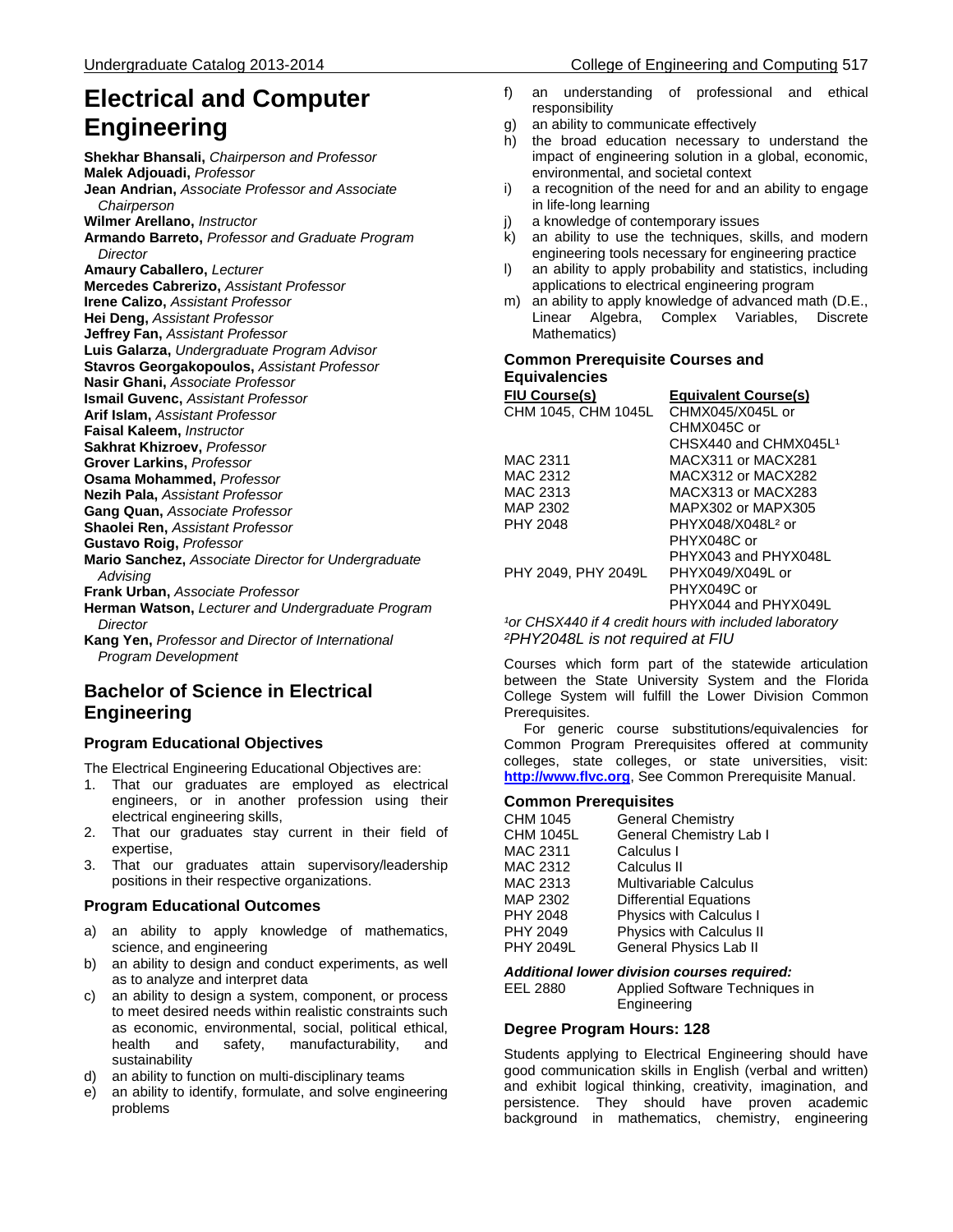drawing and physics. Missing courses may be taken at FIU, with advisor approval.

 At the undergraduate level, the basic required program of instruction in fundamental theory and laboratory practice is balanced by a broad range of electives in such fields as bio-engineering, communication systems, control systems, energy and power. Students, with the counsel and guidance of faculty advisers, design their electives program around their own special interest and career objectives. Students are allowed to take ECE electives when they complete University core and start taking degree core. Students must choose elective classes from approved concentration list. Students may choose any class from any concentration as long as they fulfill the prerequisite(s) and corequisite(s). Students are required to choose at least two concentrations, at least nine credits from each of these two concentrations.

 Any course taken without the required prerequisites and corequisites will be dropped automatically before the end of the term, resulting in a grade of "DR" or "DF". The student will not be eligible for a refund.

 Students must earn a minimum grade of "C-" and a minimum GPA of 2.0 in all EEE, EEL, and elective courses required for graduation.

 Students, who have been dismissed for the first time from the University due to low grades, may appeal to the department for reinstatement. A second dismissal results in no possibility of reinstatement.

 Students are required to take "SPC 2608 Public Speaking (for Engineers)" either to satisfy University Core Curriculum "Arts" requirement or as an elective in one of the concentrations.

#### **Lower Division Preparation**

Lower division requirements include at least 50 credit hours of pre-engineering courses (see the Undergraduate Studies portion of this catalog for specific requirements). These courses include common prerequisite courses, 2 semesters of English composition and 2 other Gordon rule writing courses, and Engineering Graphics or CAD (unless previously taken in high school). A minimum grade of "C" is required in all writing courses, all calculus courses, differential equations, both physics classes, and chemistry. In addition, both transfer students and FIU freshman must take a combination of social sciences and humanities that fulfill the FIU University Core Curriculum requirements and those topics also complement the goals and objectives of the College of Engineering and Computing (including economic, environmental, political, and/or social issues. See semester-by-semester sample program for courses that fulfill this requirement). Students who have not satisfactorily met the social science/humanities requirements will be required to take additional (advanced) humanities/social science course(s).

 In addition students may transfer a pre-approved engineering Statics course if it meets the proper prerequisites for the course (speak to an FIU engineering advisor to see if your community college offers an acceptable statics course). Students must make up any missing prerequisites before they will be allowed to begin taking certain engineering courses (see the course listing on the following page for the complete list of required courses. Required pre/corequisites are listed in the section on Course Descriptions).

#### **University Core (Total: 50 Credits)**

Any student entering Florida International University as a first-time college student (Summer 2003 or after) or transferring in without an Associates in Arts (AA) degree from a Florida public institution (Fall 2003 or after) is required to fulfill the University Core Curriculum requirements.

| 109911011101110.              |                                                   |       |  |
|-------------------------------|---------------------------------------------------|-------|--|
| SLS 1501                      | <b>First Year Experience</b>                      | 1     |  |
| (English Composition)         |                                                   |       |  |
|                               | ENC 1101 Writing and Rhetoric I                   | 3     |  |
| ENC 1102                      | Writing and Rhetoric II                           | 3     |  |
|                               | Humanities with Writing I (historically-oriented) | $3^*$ |  |
| Humanities with Writing II    |                                                   | $3^*$ |  |
| (Quantitative Reasoning)      |                                                   |       |  |
| MAC 2311                      | Calculus I                                        | 4     |  |
| MAC 2312                      | Calculus II                                       | 4     |  |
| MAC 2313                      | Multivariable Calculus                            | 4     |  |
|                               | MAP 2302 Differential Equations                   | 3     |  |
| (Societies and Identities)    |                                                   |       |  |
| Foundations of Social Inquiry |                                                   | $3^*$ |  |
| Societies and Identities      |                                                   | $3*$  |  |
| (Natural Sciences)            |                                                   |       |  |
| -Life Sciences                |                                                   |       |  |
| CHM 1045                      | <b>General Chemistry I</b>                        | 3     |  |
| CHM 1045L                     | General Chemistry I Lab                           | 1     |  |
| -Physical Sciences            |                                                   |       |  |
| <b>PHY 2048</b>               | <b>Physics with Calculus I</b>                    | 4     |  |
| PHY 2049                      | <b>Physics with Calculus II</b>                   | 4     |  |
| <b>PHY 2049L</b>              | General Physics Lab II                            | 1     |  |
| (Arts)                        |                                                   |       |  |
| <b>SPC 2608</b>               | <b>Public Speaking</b>                            | 3     |  |
|                               |                                                   |       |  |

\*Please check all approved courses from Academic Advising Center:

**<http://undergrad.fiu.edu/advising/curriculum.html>**.

#### **Other Requirements**

Students must meet the University Foreign Language Requirement, must have a minimum 2.0 GPA, must complete all required classes, and must otherwise meet all of the state and university requirements in order to graduate. Students who enter the university with fewer than 60 transferred credits must take 9 summer credits. Also see the Undergraduate Studies portion of this catalog for additional information.

#### **Electrical Engineering students must take: Engineering Breadth and Elective (Total: 8 Credits)**

| EGN 1002<br>EIN 3235<br>EGN 3613 | <b>Engineering Orientation</b><br>Evaluation of Engineering Data I<br><b>Engineering Economy</b> | 2<br>3<br>3 |
|----------------------------------|--------------------------------------------------------------------------------------------------|-------------|
| ECE Core (Total: 21 credits)     |                                                                                                  |             |
| EEL 2880                         | Applied Software Techniques in                                                                   |             |
|                                  | Engineering                                                                                      | 3           |
| EEL 3110                         | <b>Circuits Analysis</b>                                                                         | 3           |
| <b>EEL 3110L</b>                 | Circuits Lab                                                                                     | 1           |
| EEL 3120                         | Introduction to Linear Systems in                                                                |             |
|                                  | Engineering                                                                                      | 3           |
| EEL 3135                         | <b>Signals and Systems</b>                                                                       | 3           |
| EEL 3712                         | Logic Design I                                                                                   | 3           |
| <b>EEL 3712L</b>                 | Logic Design I Lab                                                                               |             |
| EEL 4920                         | Senior Design I: Ethics,                                                                         |             |
|                                  | Communications and Constraints - GL 2 <sup>**</sup>                                              |             |
| <b>EEL 4921C</b>                 | Senior Design II: Project Implementation                                                         |             |
|                                  | – GL                                                                                             | $2**$       |
|                                  |                                                                                                  |             |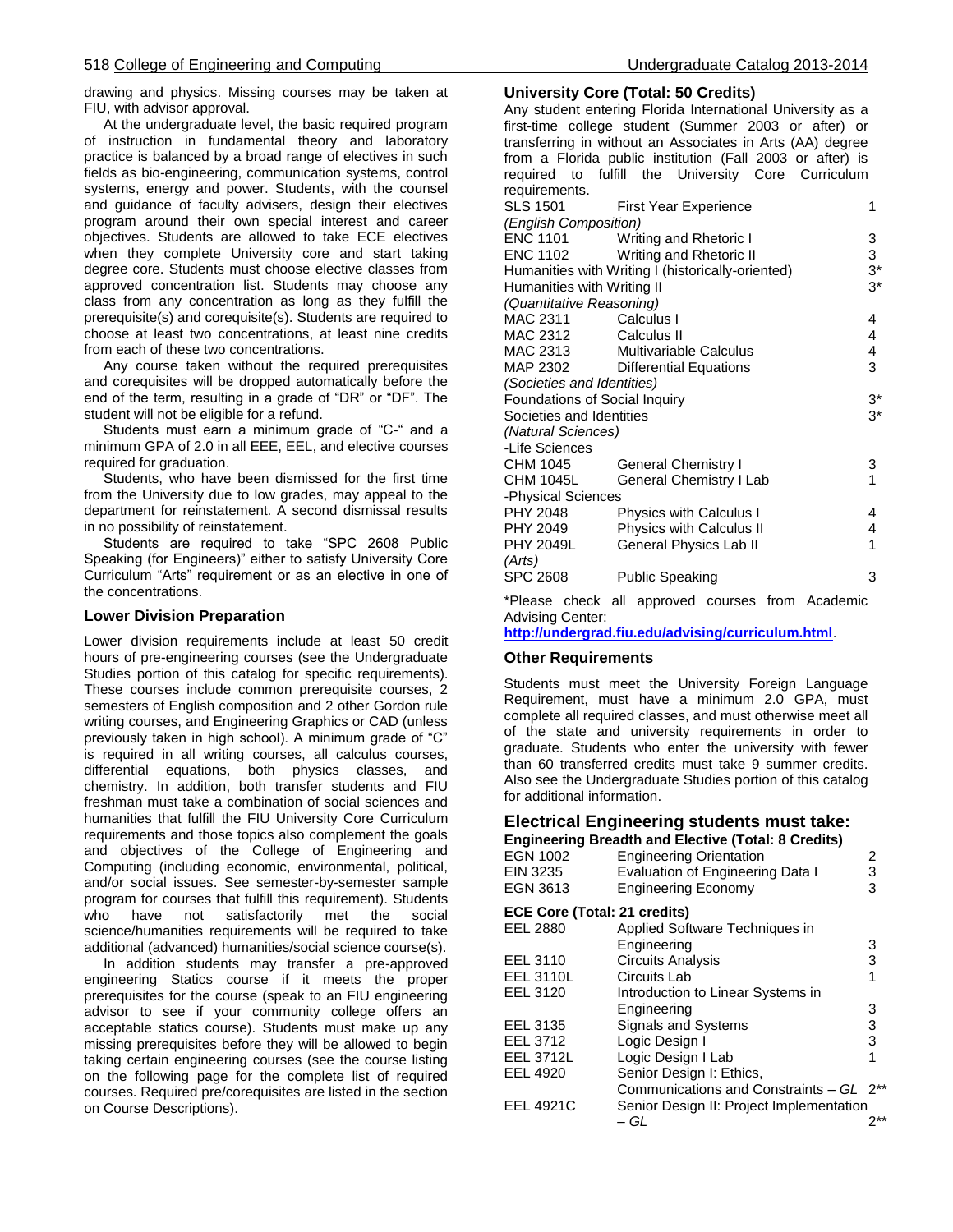\*\*EEL 4920 and EEL 4921C are intended to be taken in last 2 semesters of undergraduate experience. Students are required to complete at least 100 credits, other ECE core courses, and Electrical Engineering Degree Core before EEL 4920 registration.

#### **Electrical Engineering Degree Core (Total: 11 credits)**

| EEE 3303         | Electronics I                    | 3 |
|------------------|----------------------------------|---|
| <b>EEE 3303L</b> | Electronics I Lab                | 1 |
| EEL 4213         | Power Systems I                  | 3 |
| <b>EEL 4213L</b> | <b>Energy Conversion Lab</b>     | 1 |
| EEL 4410         | Introduction to Fields and Waves | 3 |
|                  |                                  |   |

#### **Electrical Engineering Electives**

(see concentration below) 38

#### **Electrical Engineering Program Freshman to Senior**

| First Semester: (18)            |                                                   |        |
|---------------------------------|---------------------------------------------------|--------|
| CHM 1045                        | <b>General Chemistry I</b>                        | 3      |
| <b>CHM 1045L</b>                | <b>General Chemistry I Lab</b>                    | 1      |
| <b>ENC 1101</b>                 | Writing and Rhetoric I                            | 3      |
| <b>SLS 1501</b>                 | <b>First Year Experience</b>                      | 1      |
| <b>MAC 2311</b>                 | Calculus I                                        | 4      |
| (Foundations of Social Inquiry) |                                                   |        |
| ECO 2013                        | Principles of Macroeconomics                      | 3      |
|                                 | or                                                |        |
| ECO 2023                        | Principles of Microeconomics                      | 3      |
|                                 | or                                                |        |
| <b>INP 2002</b>                 | Introductory Industrial/Organization              |        |
|                                 | Psychology                                        | 3      |
|                                 | or                                                |        |
| <b>INR 2001</b>                 | Intro to International Relations<br>or            | 3      |
| GEO 2000                        | Intro to Geography                                | 3      |
|                                 | or                                                |        |
| SYG 2010                        | Social Problems                                   | 3      |
| (Arts)                          |                                                   |        |
| <b>SPC 2608</b>                 | <b>Public Speaking</b>                            | 3      |
|                                 |                                                   |        |
| Second Semester: (16)           |                                                   |        |
| EGN 1002                        | <b>Engineering Orientation</b>                    | 2      |
| <b>ENC 1102</b>                 | Writing and Rhetoric II                           | 3      |
| PHY 2048                        | Physics with Calculus I                           | 4      |
| MAC 2312                        | Calculus II                                       | 4      |
| (Societies and Identities)      |                                                   |        |
| <b>EGN 1033</b>                 | Technology, Humans, and Society                   | 3      |
| Third Semester: (15)            |                                                   |        |
| PHY 2049                        | Physics with Calculus II                          | 4      |
| <b>PHY 2049L</b>                | General Physics Lab II                            | 1      |
| MAC 2313                        | <b>Multivariable Calculus</b>                     | 4      |
| EEL 2880                        | Applied Software Techniques in                    |        |
|                                 | Engineering                                       | 3      |
|                                 | Humanities with Writing I (historically-oriented) | $3**$  |
| Fourth Semester: (17)           |                                                   |        |
| MAP 2302                        | <b>Differential Equations</b>                     | 3      |
| EEL 3110                        | Circuits Analysis                                 | 3      |
| <b>EEL 3110L</b>                | Circuits Lab                                      | 1      |
| EEL 3120                        |                                                   |        |
|                                 | Introduction to Linear Systems in                 | 3      |
|                                 | Engineering                                       |        |
| EIN 3235                        | Evaluation of Engineering Data I                  | 3<br>3 |
| EEL 3712                        | Logic Design I                                    | 1      |
| <b>EEL 3712L</b>                | Logic Design I Lab                                |        |
| Fifth Semester: (16)            |                                                   |        |
| EEL 3135                        | Signals and Systems                               | 3      |
| FFF 3303                        | Electronics L                                     | 3      |

| EEE 3303L<br>EGN 3613<br>EEL 4410<br>Humanities with Writing II | Electronics I Lab<br><b>Engineering Economy</b><br>Introduction to Fields and Waves | 1<br>3<br>3<br>$3**$ |  |
|-----------------------------------------------------------------|-------------------------------------------------------------------------------------|----------------------|--|
| Sixth Semester: (18)                                            |                                                                                     |                      |  |
| EEL 4213                                                        | Power Systems I                                                                     | 3                    |  |
| EEL 4213L                                                       | <b>Energy Conversion Lab</b>                                                        | 1                    |  |
| <b>ECE Electives</b>                                            |                                                                                     | 14                   |  |
| Seventh Semester: (14)<br>EEL 4920<br><b>ECE Electives</b>      | Senior Design I: Ethics,<br>Communications and Constraints - GL 2                   | 12                   |  |
| Eighth Semester: (14)                                           |                                                                                     |                      |  |
| <b>EEL 4921C</b>                                                | Senior Design II: Project Implementation<br>– GL                                    | 2                    |  |
| <b>ECE Electives</b>                                            |                                                                                     | 12                   |  |
|                                                                 | **At least 9 credit hours must be taken in one or more                              |                      |  |

## **Combined BS/MS in Electrical Engineering**

summers.

Students who have completed at least 75-90 hours towards their Bachelors of Science degree in Electrical Engineering and have earned at least a 3.3 GPA on both overall and upper division courses may, upon recommendation from three ECE faculty members, apply to enroll in the combined BS/MS program. These students should also meet the admissions criteria for the graduate program to which they are applying. Students need only apply once to the combined degree program, but the application must be submitted to Graduate Admissions before the student starts the last 30 credits of the bachelor's degree program. A student admitted to the combined degree program will be considered to have undergraduate status until the student applies for graduation from their bachelor's degree program. Upon conferral of the bachelor's degree, the student will be granted graduate status and be eligible for graduate assistantships. Only 5000-level or higher courses, and no more than the number of credits specified by the program catalog, may be applied toward both degrees. In addition to the admission requirements of the combined BS/MS program, students must meet all the admission requirements of the University Graduate School.

 Students enrolled in the program may count up to 6 hours of ECE graduate courses as credits for both the BS and MS degrees. The combined BS/MS program has been designed to be a continuous program. During this combined BS/MS program, upon completion of all the requirements of the undergraduate program, students will receive their BS degree. Students in this program have up to one year to complete the master's degree after receipt of the bachelor's degree. Students who fail to meet this one year post BS requirement or who elect to leave the combined program at any time and earn only the BS degree will have the same access requirements to regular graduate programs as any other students, but will not be able to use the 6 credits in both the bachelor's and master's degrees.

 For each of the graduate courses counted as credits for both BS and MS degree, a minimum grade of "B" is required. Students enrolled in the program may count up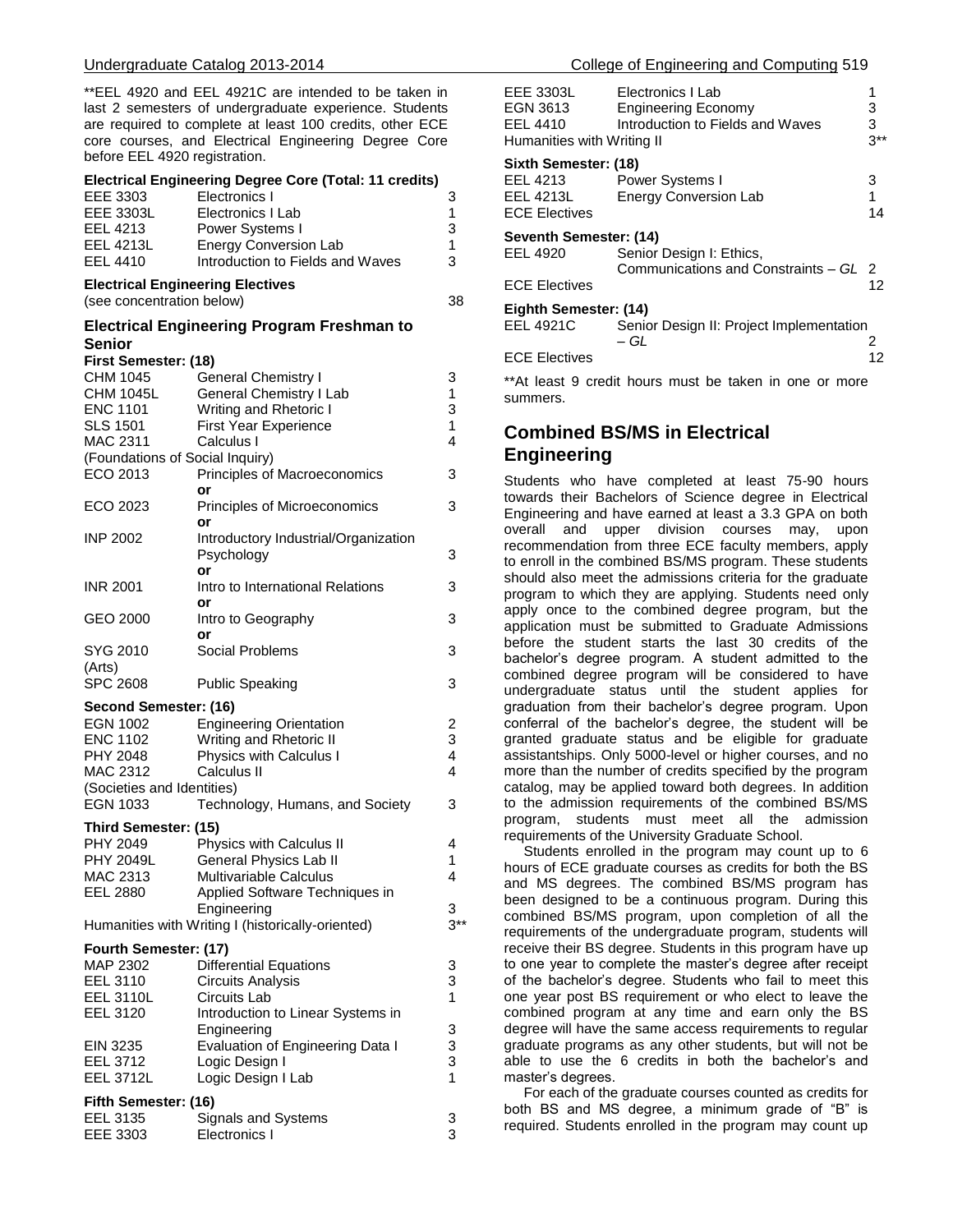to 6 credit hours of EE graduate courses toward the elective engineering BSEE requirements as well as toward the MSEE degree. Only graduate courses with formal lectures can be counted for both degrees. Students are responsible for confirming the eligibility of each course with the undergraduate advisor.

 Students interested in the program should consult with the undergraduate advisor regarding their eligibility to the program. They should also meet the graduate advisor to learn about the graduate program and available courses before completing the application form and submitting it to the undergraduate advisor. Applicants will be notified by the department and the University Graduate School of the decision on their applications.

## **Combined BS in Electrical Engineering/MS in Biomedical Engineering**

This five-year program seamlessly combines a baccalaureate degree in electrical engineering with the Master's in biomedical engineering. To be considered for admission to the combined bachelor's/master's degree program, students must have completed at least 75-90 credits in the bachelor's degree program at FIU, have earned at least a 3.25 GPA on both overall and upper division courses, and meet the admissions criteria for the graduate degree program to which they are applying. Students need only apply once to the combined degree program, but the application must be submitted to Graduate Admissions before the student starts the last 30 credits of the bachelor's degree program. A student admitted to the combined degree program will be considered to have undergraduate status until the student applies for graduation from their bachelor's degree program. Upon conferral of the bachelor's degree, the student will be granted graduate status and be eligible for graduate assistantships. Students enrolled in the program may count up to 9 hours of graduate level courses (i.e., 5000 level or higher) as credits for both the undergraduate and graduate degree programs. For each of the courses counted as credits for both BS and MS degree, a minimum grade of 'B' is required. Upon completion of the combined BS/MS program, students must have accumulated a minimum of 24 hours of credits at the graduate (5000+) level. Students enrolled in the program are encouraged to seek employment with a department faculty member to work as student assistants on sponsored research projects.

## **Combined BS in Electrical Engineering/ MS in Engineering Management (BSEE/MSEM)**

Students, who are pursuing a Bachelor of Science degree in Electrical Engineering and have completed at least 75- 90 credits with a minimum of a 3.3 overall GPA may, upon recommendation from three ECE faculty members, apply to enroll in the combined BSEE/MSEM program. Students need only apply once to the combined degree program, but the application must be submitted to Graduate Admissions before the student starts the last 30 credits of the bachelor's degree program. In addition to the admission requirements of the MSEM program, students must meet all the admission requirements of the University Graduate School.

 Students enrolled in the combined degree program could count up to two Electrical Engineering graduate courses for both the BSEE electives and the MSEM electives, for a total saving of 6 credit hours. A minimum grade of "B" is required graduate courses counted as credits for both BSEE and MSEM degrees. Only 5000 level or higher courses may be applied toward both degrees. Only graduate courses with formal lecture can be counted for both degrees.

 The combined BSEE/MSEM program has been designed to be a continuous program. Students will receive their BSEE degree upon completion of all the requirements of the BSEE program. A student admitted to the combined degree program will be considered to have undergraduate status until the student applies for graduation from his/her bachelor's degree program. Upon conferral of the bachelor's degree, the student will be granted graduate status and be eligible for graduate assistantships.

 Students may elect to permanently leave the combined program and earn only the BSEE degree. Students who elect to leave the combined program and earn only the BS degree will have the same access requirements to regular graduate programs as any other student but will not be able to use the 6 credit hours in both the BSEE and MSEM degrees.

 Students interested in the combined program should consult with their undergraduate advisor on their eligibility to the program. The student should also meet the MSEM Program Director to learn about the graduate program and available tracks/courses before completing the application form and submitting it to their undergraduate advisor. Final decision for admission to the MSEM program will be made by the University Graduate School upon recommendation by the Engineering Management program director. Applicants will be notified by the Engineering Management Program and the University Graduate School of the decision on their applications.

## **Combined BS in Electrical Engineering/MS in Telecommunications and Networking**

Students who pursue a BS degree and are in their first semester of the senior year, with at least a 3.3 GPA on both overall and upper division courses may apply to enroll in the combined BS/MS program. To be considered for admission to the combined bachelor's/master's degree program, students must have completed at least 75-90 credits in the bachelor's degree program at FIU and meet the admissions criteria for the graduate degree program to which they are applying. Students need only apply once to the combined degree program, but the application must be submitted to Graduate Admissions before the student starts the last 30 credits of the bachelor's degree program. A student admitted to the combined degree program will be considered to have undergraduate status until the student applies for graduation from their bachelor's degree program. Upon conferral of the bachelor's degree, the student will be granted graduate status and be eligible for graduate assistantships. Only 5000-level or higher courses, and no more than the number of credits specified by the program catalog, may be applied toward both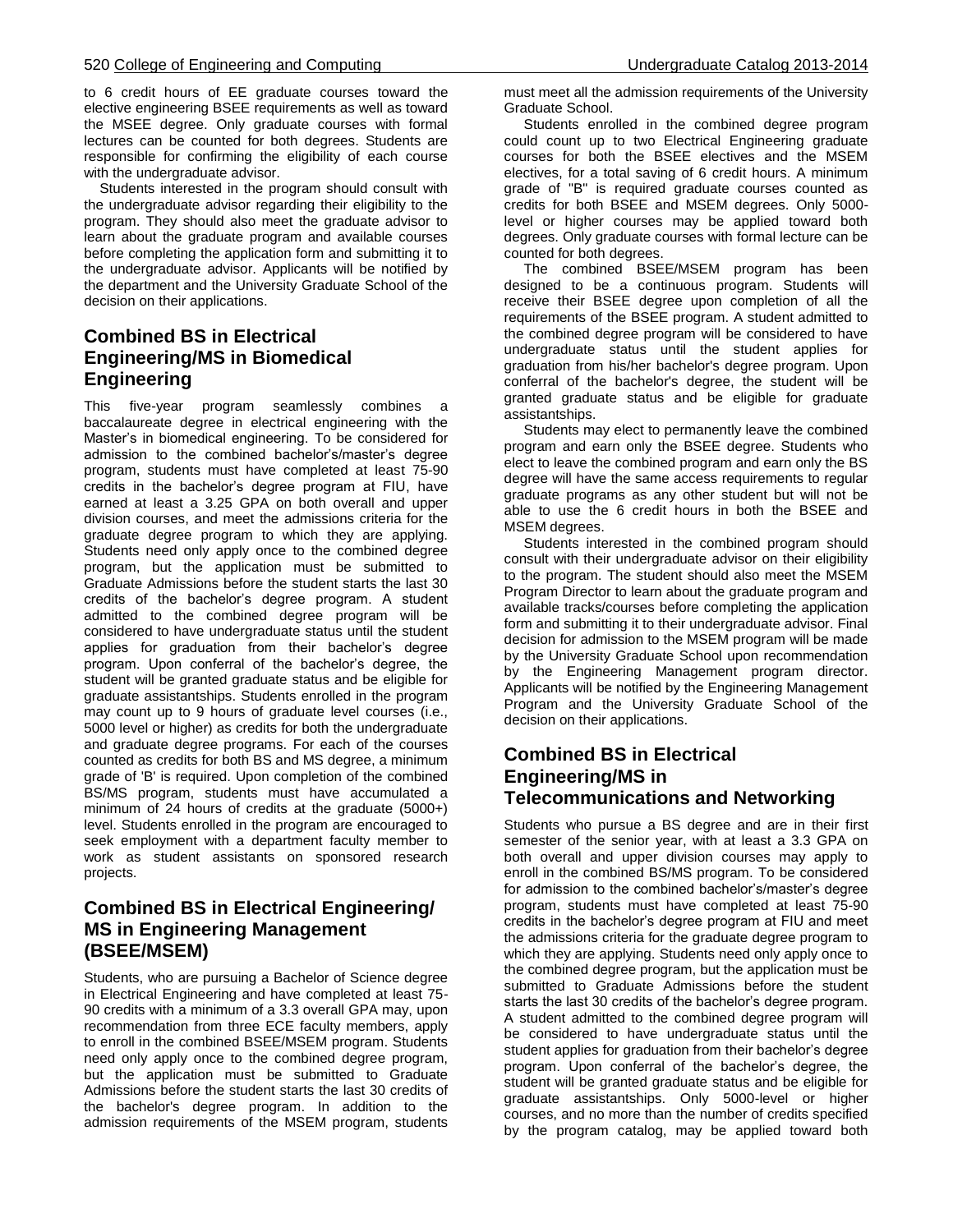degrees. In addition to the admission requirements of the combined BS/MS program, students must meet all the admission requirements of the University Graduate School.

 Students enrolled in the program may count up to six credit hours of Telecommunications and Networking graduate courses as credits for both the BS and MS degrees. The combined BS/MS program is a continuous program and upon completion of all the requirements of the undergraduate program, students will receive their BS degree. Students in this program have one year to complete the master's degree after receipt of the bachelor's degree. Students who fail to meet this one year post B.S. requirement or who elect to leave the combined program at any time and earn only the BS degree will have thereafter the same access requirements to regular graduate programs as any other student, but will not be able to use the six credits in both the bachelor's and master's degrees.

 For each of the graduate courses counted as credits for both BS and MS degree, a minimum grade of "B" is required. Students enrolled in the program may count up to six credit hours of Telecommunications and Networking graduate courses toward the elective BSEE requirements as well as toward the MS in Telecommunications and Networking degree. Only graduate courses with formal lectures can be counted for both degrees. The students are responsible for confirming the eligibility of each course with the undergraduate advisor.

 Students interested in the program should consult with the undergraduate advisor on their eligibility to the program. The students should also meet the graduate advisor to learn about the graduate program and available courses before completing the application form and submitting it to the undergraduate advisor. Applicants will be notified by the department and the University Graduate School of the decision on their applications.

## **Bachelor of Science in Computer Engineering**

#### **Program Educational Objectives**

The Computer Engineering Educational Objectives are:

- 1. That our graduates are employed as computer engineers, or in another profession using their computer engineering skills,
- 2. That our graduates stay current in their field of expertise,
- 3. That our graduates attain supervisory/leadership positions in their respective organizations.

#### **Program Educational Outcomes**

- a) an ability to apply knowledge of mathematics, science, and engineering
- b) an ability to design and conduct experiments, as well as to analyze and interpret data
- c) an ability to design a system, component, or process to meet desired needs within realistic constraints such as economic, environmental, social, political ethical, health and safety, manufacturability, and sustainability
- d) an ability to function on multi-disciplinary teams
- e) an ability to identify, formulate, and solve engineering problems
- f) an understanding of professional and ethical responsibility
- g) an ability to communicate effectively
- h) the broad education necessary to understand the impact of engineering solution in a global, economic, environmental, and societal context
- i) a recognition of the need for and an ability to engage in life-long learning
- j) a knowledge of contemporary issues
- k) an ability to use the techniques, skills, and modern engineering tools necessary for engineering practice
- l) an ability to apply probability and statistics, including applications to computer engineering program
- m) an ability to apply knowledge of advanced math (Discrete Mathematics, D.E., Linear Algebra, Complex Variables)

#### **Common Prerequisite Courses and Equivalencies**

| <b>Equivalent Course(s)</b>      |
|----------------------------------|
| CHMX045/X045L <sup>2</sup> or    |
| CHMX045C <sup>2</sup>            |
| MACX311 <sup>1</sup>             |
| MACX312 <sup>1</sup>             |
| MACX313 <sup>1</sup>             |
| MAPX302                          |
| PHYX048/X048L or                 |
| PHYX048C                         |
| PHYX049/X049L or                 |
| PHYX049C                         |
| 10R MAC X281, MAC X282, MAC X283 |
|                                  |

*²OR CHSX440 Chemistry for Engineers*

Courses which form part of the statewide articulation between the State University System and the Florida College System will fulfill the Lower Division Common Prerequisites.

 For generic course substitutions/equivalencies for Common Program Prerequisites offered at community colleges, state colleges, or state universities, visit: **[http://www.flvc.org](http://www.flvc.org/)**, See Common Prerequisite Manual.

#### **Common Prerequisites\*\***

| CHM 1045         | <b>General Chemistry I</b>      |
|------------------|---------------------------------|
| <b>CHM 1045L</b> | General Chemistry Lab I         |
| MAC 2311         | Calculus I                      |
| MAC 2312         | Calculus II                     |
| MAC 2313         | <b>Multivariable Calculus</b>   |
| MAP 2302         | <b>Differential Equations</b>   |
| <b>PHY 2048</b>  | Physics with Calculus I         |
| PHY 2049         | <b>Physics with Calculus II</b> |
| <b>PHY 2049L</b> | General Physics Lab II          |

#### *Additional lower division courses required:*

| EEL 2880 | Applied Software Techniques in |
|----------|--------------------------------|
|          | Engineering                    |

*\*\*PHY 2048L is not a requirement for this program.*

#### **Degree Program Hours: 128**

Students applying to Computer Engineering should have good communication skills in English (verbal and written) and exhibit logical thinking, creativity, imagination, and persistence. They should have proven academic background in mathematics, chemistry, engineering drawing and physics. Missing courses may be taken at FIU, with advisor approval.

 At the undergraduate level, the basic required program of instruction in fundamental theory and laboratory practice is balanced by a broad range of electives in such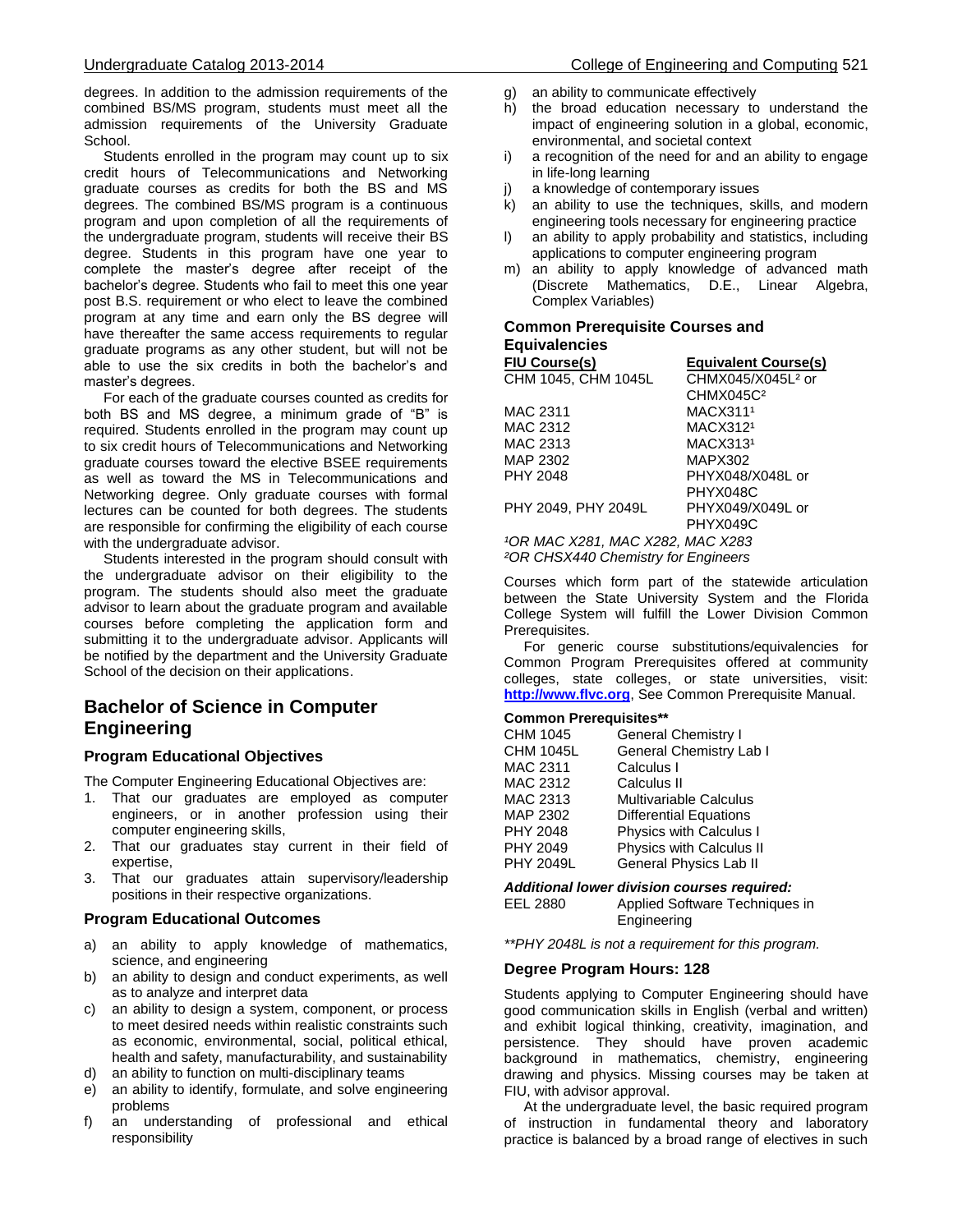fields as bio-engineering, communication systems, control systems, energy and power. Students, with the counsel and guidance of faculty advisers, design their electives program around their own special interest and career objectives. Students are allowed to take ECE electives when they complete University core and start taking degree core. Students must choose elective classes from approved concentration list. Students may choose any class from any concentration as long as they fulfill the prerequisite(s) and corequisite(s). Students are required to choose at least two concentrations, at least nine credits from each of these two concentrations.

 Any course taken without the required prerequisites and corequisites will be automatically dropped before the end of the term, resulting in a grade of "DR" or "DF". The student will not be eligible for a refund.

 Students must earn a minimum grade of "C-" and a minimum GPA of 2.0 in all EEE, EEL, and elective courses required for graduation.

 Students, who have been dismissed for the first time from the University due to low grades, may appeal to the department for reinstatement. A second dismissal results in no possibility of reinstatement.

 Students are required to take "SPC 2608 Public Speaking (for Engineers)" either to satisfy University Core Curriculum "Arts" requirement or as an elective in one of the concentrations.

 Sections titled "Other Requirements" and "Lower Division Preparation" in the Electrical Engineering section is also requirements for the Computer Engineering students.

#### **University Core (Total: 50 Credits)**

Any student entering Florida International University as a first-time college student (Summer 2003 or after) or transferring in without an Associates in Arts (AA) degree from a Florida public institution (Fall 2003 or after) is required to fulfill the University Core Curriculum requirements.

| <b>SLS 1501</b>               | <b>First Year Experience</b>                      | 1     |  |
|-------------------------------|---------------------------------------------------|-------|--|
| (English Composition)         |                                                   |       |  |
|                               | ENC 1101 Writing and Rhetoric I                   | 3     |  |
|                               | ENC 1102 Writing and Rhetoric II                  | 3     |  |
|                               | Humanities with Writing I (historically-oriented) | 3*    |  |
| Humanities with Writing II    |                                                   | $3^*$ |  |
| (Quantitative Reasoning)      |                                                   |       |  |
| MAC 2311 Calculus I           |                                                   | 4     |  |
| MAC 2312                      | Calculus II                                       | 4     |  |
|                               | MAC 2313 Multivariable Calculus                   | 4     |  |
|                               | MAP 2302 Differential Equations                   | 3     |  |
| (Societies and Identities)    |                                                   |       |  |
| Foundations of Social Inquiry |                                                   | $3^*$ |  |
| Societies and Identities      |                                                   | $3^*$ |  |
| (Natural Sciences)            |                                                   |       |  |
| -Life Sciences                |                                                   |       |  |
| CHM 1045                      | <b>General Chemistry I</b>                        | 3     |  |
| CHM 1045L                     | General Chemistry I Lab                           | 1     |  |
| -Physical Sciences            |                                                   |       |  |
| PHY 2048                      | <b>Physics with Calculus I</b>                    | 4     |  |
| PHY 2049                      | Physics with Calculus II                          | 4     |  |
| PHY 2049L                     | General Physics Lab II                            | 1     |  |
| (Arts)                        |                                                   |       |  |
| <b>SPC 2608</b>               | Public Speaking                                   | 3     |  |
|                               |                                                   |       |  |

\*Please check all approved courses from Academic Advising Center:

#### **<http://undergrad.fiu.edu/advising/curriculum.html>**.

## **Computer Engineering students must take:**

|                                     | <b>Engineering Breadth and Elective (Total: 8 Credits)</b> |   |
|-------------------------------------|------------------------------------------------------------|---|
| <b>EGN 1002</b>                     | <b>Engineering Orientation</b>                             | 2 |
| EIN 3235                            | Evaluation of Engineering Data I                           | 3 |
| EGN 3613                            | <b>Engineering Economy</b>                                 | 3 |
| <b>ECE Core (Total: 21 credits)</b> |                                                            |   |
| EEL 2880                            | Applied Software Techniques in                             |   |
|                                     | Engineering                                                | 3 |
| EEL 3110                            | <b>Circuits Analysis</b>                                   | 3 |
| <b>EEL 3110L</b>                    | Circuits Lab                                               | 1 |
| EEL 3120                            | Introduction to Linear Systems in                          |   |
|                                     | Engineering                                                | 3 |
| EEL 3135                            | Signals and Systems                                        | 3 |
| EEL 3712                            | Logic Design I                                             | 3 |
| <b>EEL 3712L</b>                    | Logic Design I Lab                                         |   |
| EEL 4920                            | Senior Design I: Ethics,                                   |   |
|                                     | Communications and Constraints - GL 2 <sup>**</sup>        |   |
| <b>EEL 4921C</b>                    | Senior Design II: Project Implementation                   |   |
|                                     | – GL                                                       |   |
|                                     |                                                            |   |

\*\*EEL 4920 and EEL 4921C are intended to be taken in last 2 semesters of undergraduate experience. Students are required to complete at least 100 credits, other ECE core courses, and Electrical Engineering Degree Core before EEL 4920 registration.

#### **Computer Engineering Degree Core (Total: 12 credits)** EEL 3160 Computer Applications in Electrical Engineering 3 EEL 4709C Computer Design 3 EEL 4730 Programming Embedded Systems 3 EEL 4740 Embedded Computing Systems 3

#### **Computer Engineering Electives 37**

#### **Computer Engineering Program Freshman to Senior**

#### **First Semester: (18)**

| CHM 1045                        | <b>General Chemistry I</b>           | 3 |  |
|---------------------------------|--------------------------------------|---|--|
| CHM 1045L                       | General Chemistry Lab I              | 1 |  |
| <b>ENC 1101</b>                 | Writing and Rhetoric I               | 3 |  |
| <b>SLS 1501</b>                 | <b>First Year Experience</b>         | 1 |  |
| MAC 2311                        | Calculus I                           | 4 |  |
| (Foundations of Social Inquiry) |                                      |   |  |
| ECO 2013                        | Principles of Macroeconomics         | 3 |  |
|                                 | or                                   |   |  |
| ECO 2023                        | Principles of Microeconomics         | 3 |  |
|                                 | or                                   |   |  |
| <b>INP 2002</b>                 | Introductory Industrial/Organization |   |  |
|                                 | Psychology                           | 3 |  |
|                                 | or                                   |   |  |
| <b>INR 2001</b>                 | Intro to International Relations     | 3 |  |
|                                 | or                                   |   |  |
| GEO 2000                        | Intro to Geography                   | 3 |  |
|                                 | or                                   |   |  |
| SYG 2010                        | Social Problems                      | 3 |  |
| (Arts)                          |                                      |   |  |
| <b>SPC 2608</b>                 | <b>Public Speaking</b>               | 3 |  |
| Second Semester: (16)           |                                      |   |  |
| EGN 1002                        | <b>Engineering Orientation</b>       | 2 |  |
| ENC 1102                        | Writing and Rhetoric II              | 3 |  |
| PHY 2048                        | Physics with Calculus I              | 4 |  |
| MAC 2312                        | Calculus II                          | 4 |  |
| (Societies and Identities)      |                                      |   |  |
| EGN 1033                        | Technology, Humans, and Society      | 3 |  |
|                                 |                                      |   |  |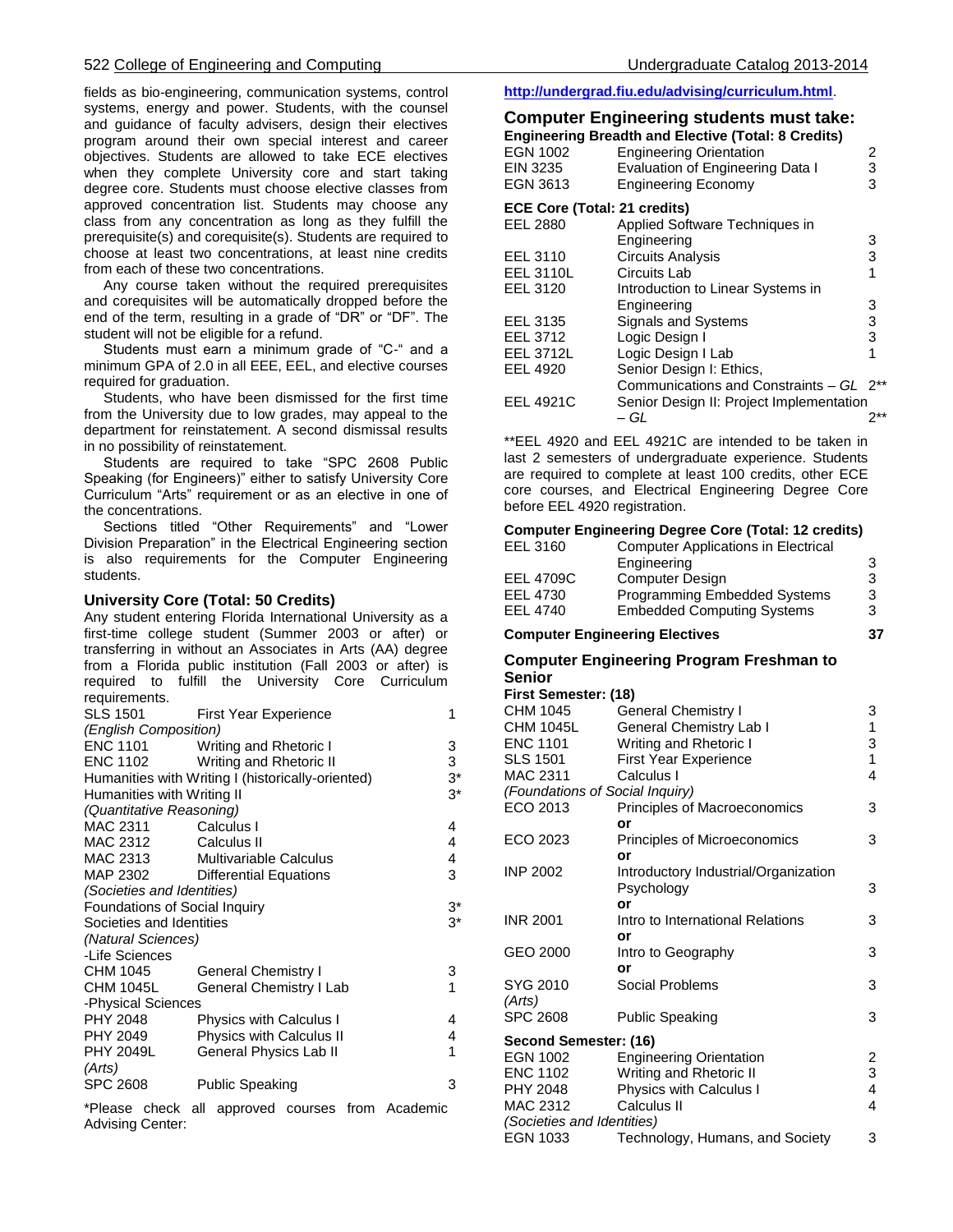|                             | <b>Uuuru</b>                                       |    |  |  |
|-----------------------------|----------------------------------------------------|----|--|--|
| Third Semester: (15)        |                                                    |    |  |  |
| PHY 2049                    | Physics with Calculus II                           | 4  |  |  |
| <b>PHY 2049L</b>            | General Physics Lab II                             | 1  |  |  |
| MAC 2313                    | <b>Multivariable Calculus</b>                      | 4  |  |  |
| EEL 2880                    | Applied Software Techniques in                     |    |  |  |
|                             | Engineering                                        | 3  |  |  |
|                             | Humanities and Writing I (historically-oriented)** | 3  |  |  |
|                             | Fourth Semester: (17)                              |    |  |  |
| MAP 2302                    | <b>Differential Equations</b>                      | 3  |  |  |
| EEL 3110                    | <b>Circuits Analysis</b>                           | 3  |  |  |
| <b>EEL 3110L</b>            | Circuits Lab                                       | 1  |  |  |
| <b>EEL 3120</b>             | Introduction to Linear Systems in                  |    |  |  |
|                             | Engineering                                        | 3  |  |  |
| EIN 3235                    | Evaluation of Engineering Data I                   | 3  |  |  |
| EEL 3712                    | Logic Design I                                     | 3  |  |  |
| <b>EEL 3712L</b>            | Logic Design I Lab                                 | 1  |  |  |
| Fifth Semester: (18)        |                                                    |    |  |  |
| EEL 3135                    | <b>Signals and Systems</b>                         | 3  |  |  |
| EEL 3160                    | <b>Computer Applications in Electrical</b>         |    |  |  |
|                             | Engineering                                        | 3  |  |  |
| EGN 3613                    | <b>Engineering Economy</b>                         | 3  |  |  |
| <b>EEL 4709C</b>            | <b>Computer Design</b>                             | 3  |  |  |
| <b>EEL 4730</b>             | Programming Embedded Systems                       | 3  |  |  |
| Humanities and Writing II** |                                                    | 3  |  |  |
| Sixth Semester: (16)        |                                                    |    |  |  |
| EEL 4740                    | <b>Embedded Computing Systems</b>                  | 3  |  |  |
| <b>ECE Electives</b>        |                                                    | 13 |  |  |
| Seventh Semester: (14)      |                                                    |    |  |  |
| <b>EEL 4920</b>             | Senior Design I: Ethics,                           |    |  |  |
|                             | Communications, and Constraints - GL 2             |    |  |  |
| <b>ECE Electives</b>        |                                                    | 12 |  |  |
|                             | Eighth Semester: (14)                              |    |  |  |
| <b>EEL 4921C</b>            | Senior Design II: Project Implementation           |    |  |  |
|                             | – GL                                               | 2  |  |  |
| <b>ECE Electives</b>        |                                                    | 12 |  |  |
|                             |                                                    |    |  |  |

\*\*At least 9 credit hours must be taken in one or more summers.

## **Combined BS/MS in Computer Engineering**

Students who have completed at least 75-90 hours towards their Bachelors of Science degree in Computer Engineering and have earned at least a 3.3 GPA on both overall and upper division courses may, upon recommendation from three ECE faculty members, apply to enroll in the combined BS/MS program. These students should also meet the admissions criteria for the graduate program to which they are applying. Students need only apply once to the combined degree program, but the application must be submitted to Graduate Admissions before the student starts the last 30 credits of the bachelor's degree program. A student admitted to the combined degree program will be considered to have undergraduate status until the student applies for graduation from their bachelor's degree program. Upon conferral of the bachelor's degree, the student will be granted graduate status and be eligible for graduate assistantships. Only 5000-level or higher courses, and no more than the number of credits specified by the program catalog, may be applied toward both degrees. In addition to the admission requirements of the combined program,

students must meet all the admission requirements of the University Graduate School.

 Students enrolled in the program may count up to 6 hours of ECE graduate courses as credits for both the BS and MS degrees. The combined BS/MS program is a continuous program and upon completion of all the requirements of the undergraduate program, students will receive their BS degree. Students in this program have one year to complete the master's degree after receipt of the bachelor's degree. Students who fail to meet this one year post B.S. requirement or who elect to leave the combined program at any time and earn only the BS degree will have the same access requirements to regular graduate programs as any other students, but will not be able to use the 6 credits in both the bachelor's and master's degrees.

 For each of the graduate courses counted as credits for both BS and MS degree, a minimum grade of "B" is required. Students enrolled in the program may count up to 6 credit hours of CpE graduate courses toward the elective engineering BSCpE requirements as well as toward the MSCpE degree. Only graduate courses with formal lectures can be counted for both degrees. The students are responsible for confirming the eligibility of each course with the undergraduate advisor.

 Students interested in the program should consult with the undergraduate advisor on their eligibility to the program. The students should also meet the graduate coordinator to learn about the graduate program and available courses before completing the application from and submitting it to the undergraduate advisor. Applicants will be notified by the department and the University Graduate School of the decision on their applications.

## **Combined BS in Computer Engineering/MS in Engineering Management (BSCpE/MSEM)**

Students, who are pursuing a Bachelor of Science degree in Computer Engineering and have completed at least 75- 90 credits with a minimum of a 3.3 overall GPA may, upon recommendation from three ECE faculty members, apply to enroll in the combined BSCpE/MSEM program. Students need only apply once to the combined degree program, but the application must be submitted to Graduate Admissions before the student starts the last 30 credits of the bachelor's degree program. In addition to the admission requirements of the MSEM program, students must meet all the admission requirements of the University Graduate School.

 Students enrolled in the combined degree program could count up to two Electrical Engineering graduate courses for both the BSCpE electives and the MSEM electives, for a total saving of 6 credit hours. A minimum grade of "B" is required graduate courses counted as credits for both BSCpE and MSEM degrees. Only 5000 level or higher courses may be applied toward both degrees. Only graduate courses with formal lecture can be counted for both degrees.

 The combined BSCpE/MSEM program has been designed to be a continuous program. Students will receive their BSCpE degree upon completion of all the requirements of the BSCpE program. A student admitted to the combined degree program will be considered to have undergraduate status until the student applies for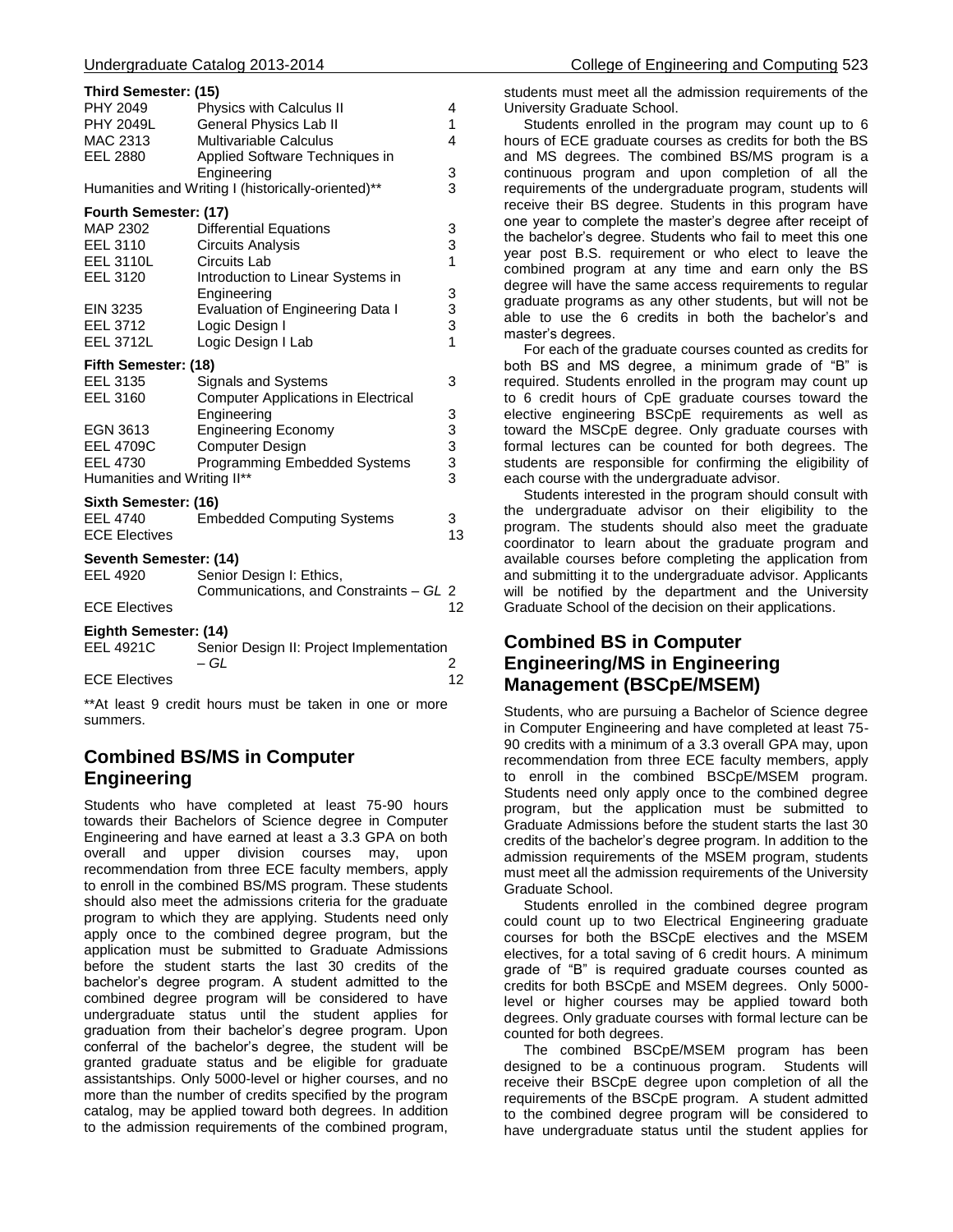graduation from his/her bachelor's degree program. Upon conferral of the bachelor's degree, the student will be granted graduate status and be eligible for graduate assistantships.

 Students may elect to permanently leave the combined program and earn only the BSCpE degree. Students who elect to leave the combined program and earn only the BS degree will have the same access requirements to regular graduate programs as any other student but will not be able to use the 6 credit hours in both the BSCpE and MSEM degrees.

 Students interested in the combined program should consult with their undergraduate advisor on their eligibility to the program. The student should also meet the MSEM Program Director to learn about the graduate program and available tracks/courses before completing the application form and submitting it to their undergraduate advisor. Final decision for admission to the MSEM program will be made by the University Graduate School upon recommendation by the Engineering Management program director. Applicants will be notified by the Engineering Management Program and the University Graduate School of the decision on their applications.

#### **Areas of Concentration:**

Electrical Engineering and Computer Engineering students must choose elective classes from area of concentration from the following list and take the corresponding courses as their Electives. Students may choose any class from any concentration as long as they fulfill the prerequisite(s) and corequisite(s). Students must choose at least two concentrations, at least nine credits from at each of these two concentrations.

#### **Bio-Engineering:**

| EEE 3303                | Electronics I                               | 3     |
|-------------------------|---------------------------------------------|-------|
| EEE 3303L               | <b>Electronics I Laboratory</b>             |       |
| EEL 4140                | <b>Filter Design</b>                        | 3     |
| <b>EEE 4202C</b>        | Medical Instrumentation Design              | 4     |
| EEL 4510                | Introduction to Digital Signal Processing 3 |       |
| <b>EEE 4421C</b>        | Introduction to Nanofabrication             | З     |
| <b>Communications:</b>  |                                             |       |
| EEL 3514                | <b>Communication Systems</b>                | 3     |
| <b>EEL 3514L</b>        | <b>Communication Systems Lab</b>            |       |
| <b>EEL 4461C</b>        | Antennas                                    | 3     |
| EEL 4510                | Introduction to Digital Signal Processing 3 |       |
| EEL 4515                | <b>Advanced Communication Systems</b>       | 3     |
| <b>Control Systems:</b> |                                             |       |
| EEL 3657                | <b>Control Systems</b>                      | 3     |
| EEL 4611                | <b>Control Systems II</b>                   | 3     |
| <b>EEL 4611L</b>        | <b>Systems Laboratory</b>                   | 1     |
| EGN 3311                | <b>Statics</b>                              | $3^*$ |
| <b>EGN 3321</b>         | Dynamics                                    | $3^*$ |

\*If you plan to take the Fundamentals of Engineering (FE) Exam during your senior year, these courses would be highly beneficial (also Fluid Mechanics class).

#### **Integrated Nano-technology:**

| EEE 3303         | Electronics I                         | 3 |
|------------------|---------------------------------------|---|
| <b>EEE 3303L</b> | <b>Electronics I Laboratory</b>       | 1 |
| EEE 3396         | Introduction to Solid State Devices   | 3 |
| EEL 4304         | Electronics II                        | 3 |
| <b>EEL 4304L</b> | Electronics II Lab                    | 1 |
| EEE 4314         | Integrated Circuits and Systems       | 3 |
| <b>EEE 4314L</b> | <b>Integrated Circuits Laboratory</b> | 1 |

| EEE 4421C<br>EEE 4463            | Introduction to Nanofabrication<br>MEMS I               | 3<br>3       |
|----------------------------------|---------------------------------------------------------|--------------|
| EEE 4464                         | MEMS II                                                 | 3            |
| Power/Energy:                    |                                                         |              |
| EEL 3xxx                         | Introduction to Renewable Energy                        | 3            |
| EEL 4213                         | Power Systems I                                         | 3            |
| EEL 4213L                        | <b>Energy Conversion Lab</b>                            | $\mathbf{1}$ |
| EEL 4214                         | Power Systems II                                        | 3            |
| <b>EEL 4215</b>                  | Power Systems III                                       | 3            |
| EEL 4241                         | <b>Power Electronics</b>                                | 3            |
| EEL 4xxx                         | <b>Electric Drives</b>                                  | 3            |
|                                  |                                                         |              |
| EEL 5xxx                         | Sustainable and Renewable Energy                        |              |
|                                  | Source and Their Utilization                            | 3            |
| EEL 5xxx                         | Sustainable Energy and Smart Grid                       |              |
|                                  | Laboratory                                              | 3            |
|                                  | <b>Computer Architecture and Microprocessor Design:</b> |              |
| EEE 4343                         | Introduction to Digital Electronics                     | 3            |
| <b>EEL 4709C</b>                 | Computer Design                                         | 3            |
| <b>EEL 4746</b>                  | Microcomputers I                                        | 3            |
| <b>EEL 4746L</b>                 | Microcomputers I Lab                                    | 1            |
| <b>EEL 4747</b>                  | <b>Reduced Instruction Set Computing</b>                |              |
|                                  | Processors                                              | 3            |
| <b>EEL 4747L</b>                 | Microcomputers II (RISC) Lab                            | 1            |
|                                  |                                                         |              |
|                                  | Data System Software (CS Oriented):                     |              |
| MAD 2104                         | <b>Discrete Mathematics</b>                             | 3            |
| COP 2210                         | Programming I                                           | 4            |
| COP 3337                         | <b>Computer Programming II</b>                          | 3            |
| COP 3530                         | Data Structures                                         | 3            |
| COP 4338                         | Programming III                                         | 3            |
| COP 4604                         | <b>Advanced Unix Programming</b>                        | 3            |
| COP 4610                         | <b>Operating Systems Principles</b>                     | 3            |
| <b>Embedded System Software:</b> |                                                         |              |
| <b>EEL 3160</b>                  | <b>Computer Applications in Electrical</b>              |              |
|                                  | Engineering                                             | 3            |
| EEL 4734                         | <b>Embedded Operating Systems</b>                       | 3            |
| EEL 4730                         | <b>Programming Embedded Systems</b>                     | 3            |
| <b>EEL 4740</b>                  | <b>Embedded Computing Systems</b>                       | 3            |
| EEL 4831                         | <b>Embedded GUI Programming</b>                         | 3            |
|                                  |                                                         |              |
|                                  | <b>Network Forensics and Security:</b>                  |              |
| TCN 4081                         | <b>Telecommunication Network Security</b>               | 3            |
| <b>ICN 4211</b>                  | <b>I</b> elecommunication Networks                      | З            |
| <b>TCN 4212</b>                  | <b>Telecommunication Network Analysis</b>               |              |
|                                  | and Design                                              | 3            |
| TCN 4431                         | Principles of Network Management and                    |              |
|                                  | <b>Control Standards</b>                                | 3            |
| EEL 4xxx                         | Data Computer Communications                            | 3            |
| EEL 4789                         | <b>Ethical Hacking and Countermeasures</b>              | 3            |
| EEL 4xxx                         | <b>Mobile Forensics</b>                                 | 3            |
| EEL 4xxx                         | Malware Analysis                                        | 3            |
| EEL 4xxx                         | <b>Network Forensics</b>                                | 3            |
|                                  |                                                         | 3            |
| EEL 4xxx                         | <b>Windows Memory Forensics</b>                         |              |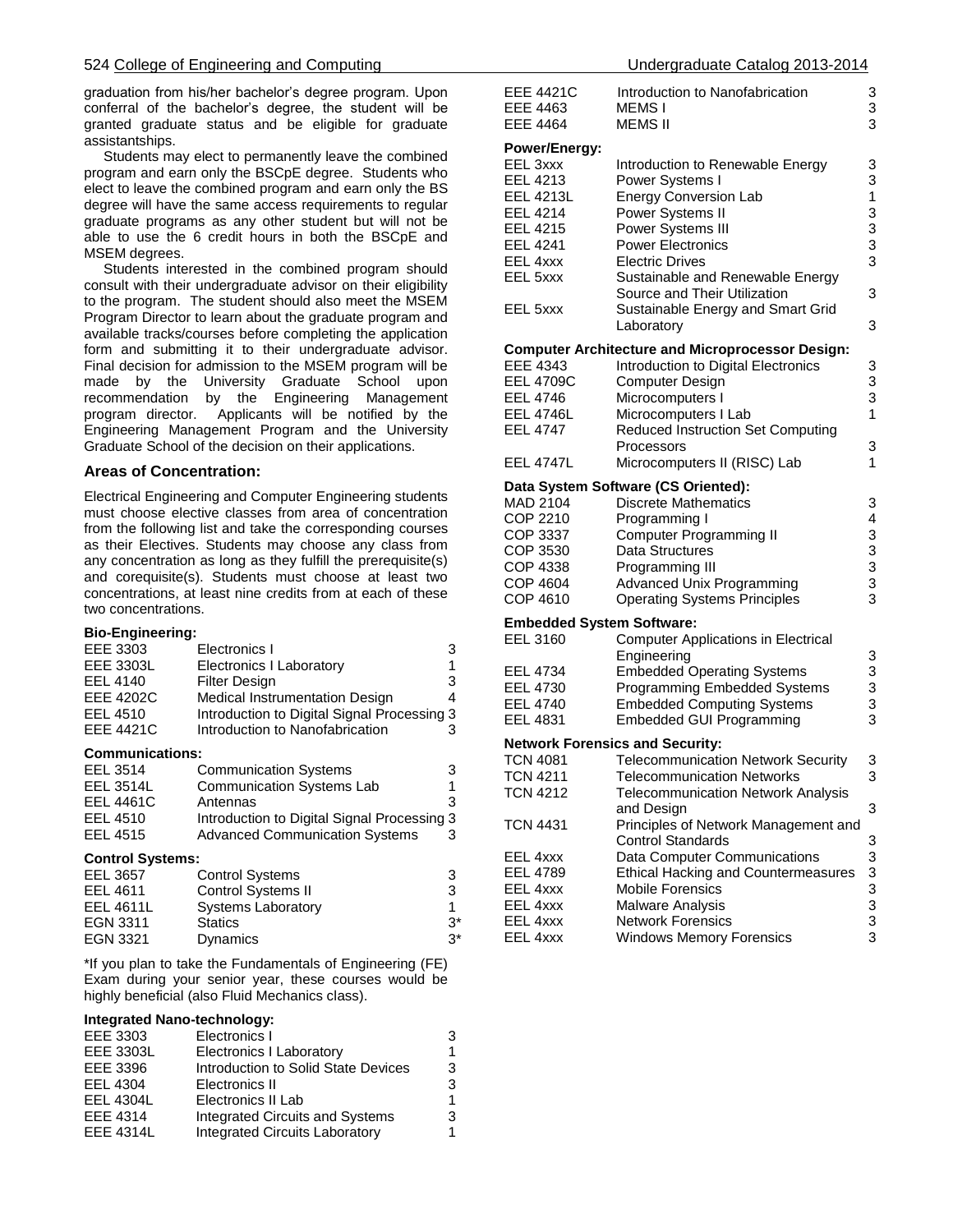### **Course Descriptions Definition of Prefixes**

CDA - Computer Design/Architecture; EGN - Engineering: General; EEE - Engineering: Electrical and Electronics; EEL - Engineering: Electrical; TCN –

Telecommunications/Networks

Courses that meet the University's Global Learning requirement are identified as GL.

**CDA 4400 Computer Hardware Analysis (3).** The study of hardware functions of a basic computer. Topics include logic elements, arithmetic logic units, control units, memory devices, organization, and I/O devices (for non-EE majors only). Prerequisites: CDA 4101 and MAD 2104.

**EGN 1002 Engineering Orientation (2).** Introduction to aspects of the engineering profession. Computer tools and basic engineering science. Team-based engineering projects.

**EEE 3303 Electronics I (3).** Introductory course dealing with basic electronic devices such as diodes, BJTs, FETs, Op-Amps, and their circuit applications. Prerequisites: EEL 3110 and EEL 3110L. Corequisite: EEE 3303L.

**EEE 3303L Electronics I Laboratory (1).** Design, build and test electronic circuits that use diodes, BJTs, FETs and Op-Amps. Prerequisite: EEL 3110L. Corequisite: EEE 3303.

**EEE 3396 Introduction to Solid State Devices (3).** Introduction to the physics of semiconductors; charge carrier statistics and charge transport in crystalline solids. Basic operations of solid state devices including p-n junction diode, the bipolar junction transistor and field effect transistors. Prerequisites: PHY 2049, EGN 3365, EIN 3235. Corequisite: MAP 2302.

**EEE 4202C Medical Instrumentation Design (4).** Concepts of transducers and instrumentation systems; origins of bio-potentials; electrical safety; therapeutic and prosthetic devices. Prerequisite: EEL 3110.

**EEE 4304 Electronics II (3).** Second course in electronics with particular emphasis on equivalent circuit representation and analysis of electronic analog circuits and systems, their frequency response and behavior under feedback control. Prerequisites: EEL 3112 and EEE 3303. Corequisite: EEL 4304L.

**EEE 4304L Electronics II Laboratory (1).** Design and measurement experiments of advanced electronics, including applications of integrated circuits. Prerequisite: EEE 3303L. Corequisite: EEL 4304.

**EEE 4314 Integrated Circuits and Systems (3).** Continuation of Electronics II with major emphasis on applications of integrated circuits and design of analog. control, communication and digital electronic systems. Prerequisites: EEL 4304 or EEL 4343. Corequisite: EEE 4314L.

**EEE 4314L Integrated Circuits Laboratory (1).** Laboratory experiments in integrated circuits. Includes design of filters, analog systems, A/D and D/A systems. Prerequisites: EEE 3303L (for CpE majors) or EEE 4304L (for EE majors). Corequisite: EEE 4314.

**EEE 4343 Introduction to Digital Electronics (3).** This course focuses on digital electronics. BJT as a switch, CMOS and other advanced logic-gate circuits, data converters, switched capacitor filters, semiconductor memories. Prerequisites: EEL 3712 and EEL 3712L.

**EEE 4421C Introduction to Nanofabrication (3).** This course will give the students an introduction to micro/nanofabrication tools and techniques. It includes lab sessions where the students design, fabricate and test selected mirco-scale devices. Prerequisites: EEE 3396 or permission of the instructor.

**EEE 4463 MEMS I (3).** This course will give the students an introduction to MEMS-based microsystems with an emphasis on design and analysis of interdisciplinary systems at microscale. Prerequisite: EEE 3396.

**EEE 4464 MEMS II (3).** This course will give students an in-depth knowledge and experience of emerging and developed technologies in the areas of micro-electromechanical-systems. Prerequisites: EEE 3396 and EEE 4463.

**EEL 2880 Applied Software Techniques in Engineering (3).** Engineering problem solving process, overview of a generalized computing system, software development, real-life engineering applications, computational implications.

**EEL 3003 Electrical Engineering I (3).** For non-EE majors. Basic principles of DC and AC circuit analysis, electronic devices and amplifiers, digital circuits, and power systems. Prerequisites: MAC 2312, PHY 2049. Corequisite: MAP 2302.

**EEL 3110 Circuit Analysis (3).** Introductory circuit analysis dealing with DC, AC, and transient electrical circuit analysis and the general excitation of circuits using the Laplace transform. Not for Electrical Engineering majors. Prerequisites: MAC 2312, PHY 2049, (EGN 1002 or EGN 1100). Corequisites: MAP 2302, EEL 3110L, and for EE or CpE Engineering students, EEL 2880.

**EEL 3110L Circuits Lab (1).** This lab introduces basic test equipment; oscilloscopes, multimeters, power supplies, function generator, etc., and uses this equipment in various experiments on resistors, capacitors, and inductors. Prerequisite: PHY 2049L. Corequisite: EEL 3110.

**EEL 3112 Circuits II (3).** Application of operational methods to the solution of electrical circuits. Effect of poles and zeroes on the response. Transfer function of electrical networks. Laplace and Fourier transforms; network parameters. Prerequisites: MAP 2302, EEL 3110, and EEL 3135.

**EEL 3120 Introduction to Linear Systems in Engineering (3).** Introductory course on linear systems, deals with the use of linear algebra to analyze resistive and dynamic electric circuits. Prerequisites: MAC 2312, PHY 2049, EGN 1002.

**EEL 3135 Signals and Systems (3).** Use of Fourier analysis in electrical and electronic systems. Introduction to probability theory, linear algebra and complex variables. Prerequisite: MAP 2302.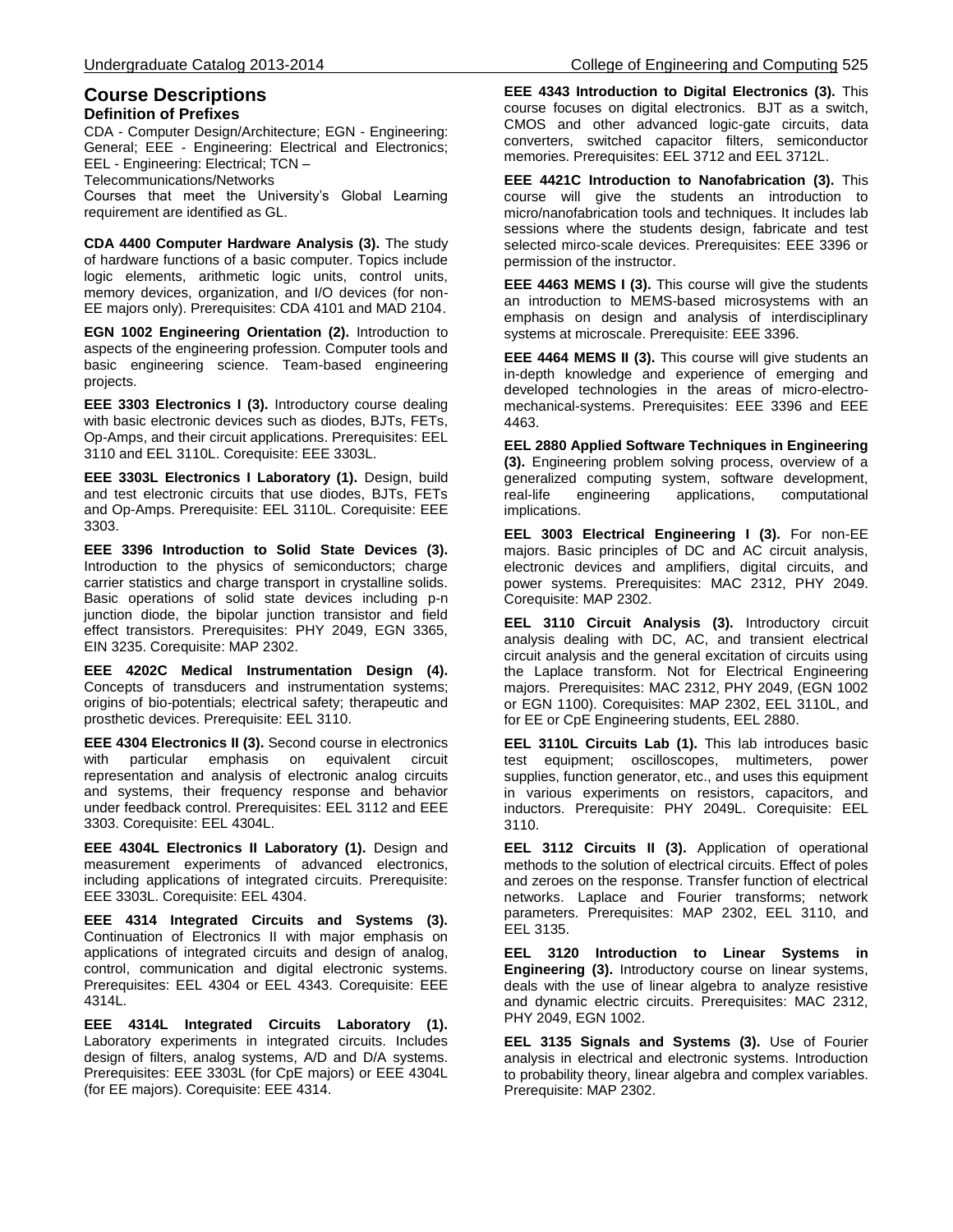**EEL 3160 Computer Applications in Electrical Engineering (3).** Interactive techniques of computers to simulate and design electrical engineering circuits and systems. Prerequisite: Permission of the instructor.

**EEL 3514 Communication Systems (3).** An introductory course in the field of analog communication systems. Transmitters, receivers, and different modulation and demodulation techniques are studied. A basic treatment of noise is also included. Prerequisites: (EEL 3112 or EEL 3110), EEL 3135, EIN 3235.

**EEL 3514L Communication Systems Lab (1).** This is a web-accessible hardware laboratory on analog and digital communication systems. Students will perform all the experiments remotely through the internet. Lab reports will be submitted for every remote lab. Prerequisite: EEL 3135.

**EEL 3657 Control Systems I (3).** Analysis of linear timeinvariant feedback control systems. System modeling, time and frequency-domain response, stability and accuracy. Analysis by use of Root- Locus, Bode plots, Nyquist diagram. Prerequisites: EEL 3112 or EEL 3110 and EEL 3135.

**EEL 3712 Logic Design I (3).** Boolean Algebra. Binary number systems. Combinational logic design using SSI, MSI and LSI. Sequential logic design. Corequisites: EEL 3712L or EEL 3110.

**EEL 3712L Logic Design I Lab (1).** Laboratory experiments, using gates, combinational networks, SSI, MSI, LSI. Sequential logic design. Corequisites: EEL 3110L and EEL 3712.

**EEL 4006 Development of Dynamic Web Sites (3).**  Techniques for the development of dynamic web sites, which will generate individualized web pages, according to data supplied by the user or retrieved from data stores available to the web server. Prerequisites: EEL 2880 or permission of instructor.

**EEL 4015 Electrical Design in Buildings I (3).** Application of electrical codes and regulations. Design of loads, circuits, surge protectors, feeders, panels, and breakers. Prerequisite: EEL 3110.

**EEL 4016 Electrical Design in Buildings II (3).** Electrical design of industrial buildings, size and design of distribution rooms, switchboards, transformers, bus ducts, motor control centers, starters, voltage drop calculations, and lighting distribution. Prerequisite: EEL 4015.

**EEL 4140 Filter Design (3).** Approximation techniques. Active RC second order modules. Low pass filters, bandpass filters, high pass filters, notch filters are studied in detail. Sensitivity and high order filters. Design and laboratory implementation. Prerequisites: EEE 3303 and EEE 3303L.

**EEL 4213 Power Systems I (3).** Introductory course to power systems components; transformers, induction machines, synchronous machines, direct current machines, and special machines. Prerequisite: EEL 4410. Corequisites: EEL 3112 and EEL 4213L.

**EEL 4213L Energy Conversion Lab (1).** Operation, testing, and applications of energy conversion machines including AC and DC motors and generators. Experiments on magnetic circuits and transformers. Prerequisite: EEL 4410. Corequisite: EEL 4213.

**EEL 4214 Power Systems II (3).** Transmission line models, the bus admittance matrix, load flow studies and solution techniques, economic dispatch with and without losses, computer applications related to power system operations. Prerequisite: EEL 4213.

**EEL 4215 Power Systems III (3).** Short circuit calculations, symmetrical and unsymmetrical fault analysis, transient stability and dynamic studies as well as power system control. Computer applications. Prerequisite: EEL 4213.

**EEL 4241 Power Electronics (3).** Power semiconductor devices, power supplies, DC choppers, AC voltage controller, power inverter, AC and DC drives. Prerequisites: EEE 4304 and EEL 4213.

**EEL 4410 Introduction to Fields and Waves (3).** Electric and magnetic fields. The relation between field and circuit theory: waves and wave polarization, reflection, refraction, and diffraction. Electromagnetic effects in high-speed digital systems. Prerequisites: MAC 2313 and EEL 3110.

**EEL 4461C Antennas (3).** Introduction to linear antennas, linear arrays and aperture antennas. Far field pattern calculation and measurement techniques. Prerequisites: EEL 3514 or permission of the instructor.

**EEL 4510 Introduction to Digital Signal Processing (3).** Modeling of DSP systems, Z transform, Algorithms for convolution, correlation functions, DFT, and FFT computation. Digital filters design, and engineering applications. Prerequisites: EEL 3514 or permission of the instructor.

**EEL 4515 Advanced Communication Systems (3).**  Advanced senior level course designed for those students who desire to enhance their engineering knowledge in communication systems. State-of-the-art techniques in FM, digital communication, phase locked loops, noise treatment, threshold improvement, etc. Prerequisites: EEL 3514, EEL 4304 or permission of the instructor.

**EEL 4611 Control Systems II (3).** Design by Root-Locus, Bode plot, and Guillin-Truxal approach; characteristics of some typical industrial controllers and sensors. Computer simulation and other modern topics are included. Prerequisites: EEL 3657 or permission of the instructor.

**EEL 4611L Systems Laboratory (1).** Laboratory experiments in various systems. Includes position and velocity control systems, zeroth order, first order, and second order systems. Communication Systems. Corequisite: EEL 3657.

**EEL 4709C Computer Design (3).** Computer architecture, arithmetic units, RAM, DRAM, ROM, disk, CPU, memory systems, data, input/output devices. Distributed and centralized control. Prerequisites: EEL 3712, EEL 3712L, and EIN 3235.